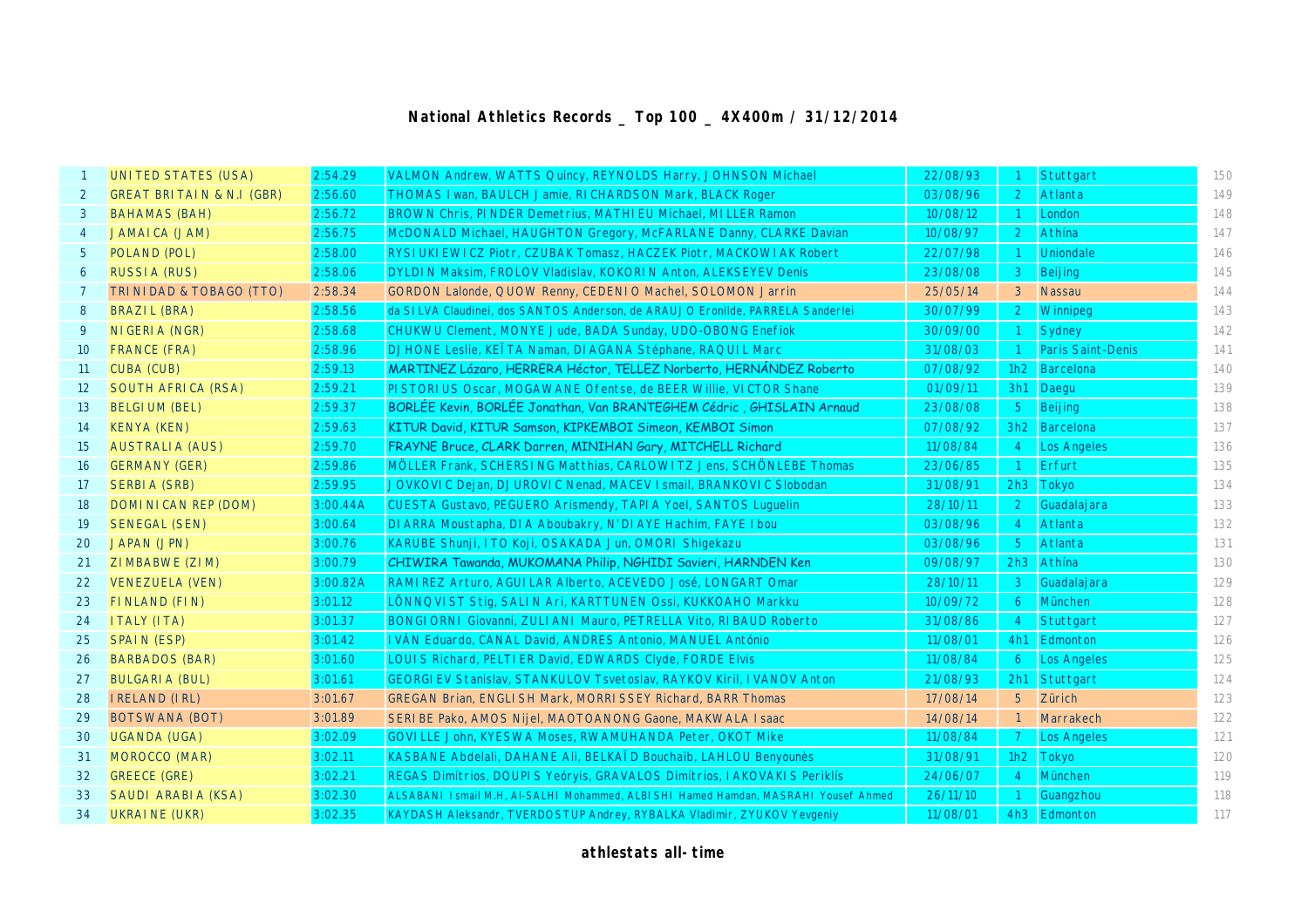| 35 | SWITZERLAND (SUI)            | 3:02.46  | <b>CLERC Laurent, RUSTERHOLZ Matthias, ROHR Alain, SCHELBERT Marcel</b>        | 28/08/99 |                | 5h3 Sevilla     | 116 |
|----|------------------------------|----------|--------------------------------------------------------------------------------|----------|----------------|-----------------|-----|
| 36 | COLOMBIA (COL)               | 3:02.52A | BALOYES Bernardo, LEMOS Carlos, PALOMEQUE Diego., RODRI GUEZ Rafith            | 28/11/14 | 3 <sup>7</sup> | <b>Xalapa</b>   | 115 |
| 37 | <b>SWEDEN (SWE)</b>          | 3:02.57  | CARLGREN Erik, FAAGER Anders, ÖHMAN Kenth, RÖNNER UIf                          | 10/09/72 | 7 <sup>7</sup> | München         | 114 |
| 38 | INDIA (IND)                  | 3:02.62  | THOTTAN David Lijo, RAMACHANDRAN Purukottam, SHANKAR Jata, SINGH Paramjeet     | 19/12/98 | 2 <sup>1</sup> | <b>Bangkok</b>  | 113 |
| 39 | CANADA (CAN)                 | 3:02.64  | SEALE I an, DOMANSKY Don, HOPE Leighton, SAUNDERS Brian                        | 31/07/76 | $\overline{4}$ | Montréal        | 112 |
| 40 | SLOVENIA (SLO)               | 3:02.70  | KOCUVAN Miro, HORVAT Bostjan, VRTACI C Joze, SESTAK Matija                     | 28/08/99 | 6h3            | Sevilla         | 111 |
| 41 | <b>SRI LANKA (SRI)</b>       | 3:02.71  | PERERA Mahesh, RATNAKUMARA Vellasamy, WI WALAWANSA Ranga, KUMARA Rohan Pradeep | 31/08/00 | $\overline{1}$ | Jakarta         | 110 |
| 42 | CZECH REPUBLIC (CZE)         | 3:02.72  | NEMECEK Daniel, MASLAK Pavel, PROROK Josef, HOLUSA Jakub                       | 01/07/12 | 5 <sub>1</sub> | <b>Helsinki</b> | 109 |
| 43 | ALGERIA (ALG)                | 3:02.78  | LOUAHLA Samir-Adel, TALHAOUÏ Kamel, AI CHAOUÏ Ahmed, LOUAHLA Malik             | 18/06/97 | $\overline{1}$ | Bari            | 108 |
| 44 | <b>AUSTRIA (AUT)</b>         | 3:02.95  | PÖSTI NGER Christian, GRI ESSER Thomas, RECHBAUER Andreas, ELOUARDI Rafik      | 09/08/97 | 3h1            | Athína          | 107 |
| 45 | NETHERLANDS (NED)            | 3:03.18A | PONT Hugo, GI JSBERG Koen, KLARENBEEK Marcel, SCHULTING Harry                  | 13/09/79 | $\overline{2}$ | México          | 106 |
| 46 | MEXICO (MEX)                 | 3:03.19  | CARDENAS Alejandro, JUANZ Oscar, CARBAJAL Roberto, PEDRO Juan                  | 11/08/01 |                | 5h3 Edmonton    | 105 |
| 47 | <b>I VORY COAST (CIV)</b>    | 3:03.50  | KABLAN DEGNAN Georges, NOGBOUM Avognan, DJÉDJÉMEL René, TI ACOH Gabriel        | 10/08/84 |                | 3h3 Los Angeles | 104 |
| 48 | <b>HUNGARY (HUN)</b>         | 3:03.64  | SZEGLET Zsolt, NYILASI Péter, BELLA A., BEDI Tibor                             | 06/06/99 | $\overline{1}$ | Athína          | 103 |
| 49 | CHINA (CHN)                  | 3:03.66  | LIN Yang, DENG Shijie, CHANG Pengben, LIU Xiaosheng                            | 26/11/10 | 3 <sup>7</sup> | Guangzhou       | 102 |
| 50 | <b>BELARUS (BLR)</b>         | 3:03.78  | RATNIKAU Mikhail, VI ARSHI NIN Leanid, KOZLOV Sergey, YELI STRATOV Aleksandr   | 20/06/04 | 3 <sup>7</sup> | Plovdiv         | 101 |
| 51 | <b>TURKEY (TUR)</b>          | 3:03.92  | KAYAS Ali Ekber, KILIÇ Halit, CAN Yavuz, TAMAÇ Serdar                          | 09/08/11 | $\vert$ 1      | Ankara          | 100 |
| 52 | <b>SUDAN (SUD)</b>           | 3:04.00A | YOUSIF Edris, ALI ABUBAKR Nagmeldin, ISMAIL Ahmad, KAKI Abubaker               | 04/05/08 | 2 <sup>1</sup> | Addis Ababa     | 99  |
| 53 | KOREA (SOUTH) (KOR)          | 3:04.03  | PARK Se-Jung, PARK Bong-Ko, SUNG Hyuk-Jae, YEO Ho-Su-Ah                        | 02/10/14 | 2 <sup>2</sup> | Incheon         | 98  |
| 54 | ROMANIA (ROU)                | 3:04.23  | BOBOS Vasile, SUCI U Florin, CAMPEANU Catalin, VI ERU I oan Lucian             | 12/08/06 | 3h1            | Göteborg        | 97  |
| 55 | <b>GRENADA (GRN)</b>         | 3:04.27  | REDHEAD Joel, JAMES Kirani, CHARLES Josh, BARTHOLOMEW Rondell                  | 17/07/11 | $5 -$          | Mayaquez        | 96  |
| 56 | <b>LATVIA (LAT)</b>          | 3:04.30  | <b>INSAKOVS Sergeys, TEBELIS E., TUPURITIS E., SVIKLINS Inguns</b>             | 09/08/97 |                | Athína          | 95  |
| 57 | QATAR (QAT)                  | 3:04.32  | AL-HAJ Omar Yasser, AL-AKBAR Y.M., MOUSSA M.A., SAFI Bakar Salaheddine         | 23/09/03 | 3 <sup>1</sup> | Manila          | 94  |
| 58 | <b>KUWEIT (KUW)</b>          | 3:04.82  | ABDULRAHMAN B. A., AL-SHEMMERI F. D., AL-JOHAR K. A., AL-HARBI M. S.           | 04/07/01 |                | Beyrouth        | 93  |
| 59 | PUERTO RICO (PUR)            | 3:04.87  | MARTÍ NEZ Félix, CULSON Javier, BENÍ TE Victor, CARRASQUI LLO Héctor           | 16/05/09 |                | Ponce           | 92  |
| 60 | TUNISIA (TUN)                | 3:05.19  | GHALI Ridha, TITI Laroussi, TABBAL Kamel, LABIDI Sofiane                       | 18/06/05 |                | Rabat           | 91  |
| 61 | <b>GHANA (GHA)</b>           | 3:05.2   | HAGAN Henry, HESSE Timothy, BOUTENY, AMAGATCHER Solomon                        | 13/06/92 |                | Accra           | 90  |
| 62 | <b>UZBEKI STAN (UZB)</b>     | 3:05.20  | PROKUDI N I ., KHARLOV A., SAFAROV A., LOVACHEV S.                             | 22/06/83 |                | <b>Moskva</b>   | 89  |
| 63 | CROATIA (CRO)                | 3:05.42  | PERSIC Elvis, HABUN N., BAKARIC F., JURICIC Darko                              | 25/07/00 | $\mathbf{3}$   | Ljubljana       | 88  |
| 64 | THAI LAND (THA)              | 3:05.47  | SORNHI RUN Virot, KEANCHAN Chanon, THONGLEK Yuthanan, SAKOOLCHAN Aktawat       | 15/12/95 |                | Chiangmai       | 87  |
| 65 | PORTUGAL (POR)               | 3:05.48  | SILVA Carlos Alberto, ABRANTES A., REIS M., RODRIGUES Pedro                    | 03/09/95 | 7 <sup>7</sup> | Fukuoka         | 86  |
| 66 | NEW ZEALAND (NZL)            | 3:05.84  | <b>FARRELL Shaun, COWAN Nick, DALE D., KEDDELL Mark</b>                        | 21/08/93 |                | Stuttgart       | 85  |
| 67 | <b>SLOVAK REPUBLIC (SVK)</b> | 3:06.02  | HOLÚBEK R., LOPUCHOVSKÝ Marcel, VAZOVAN B., BALOŠÁK Stefan                     | 09/07/00 | $\overline{2}$ | Banska Bystrica | 84  |
| 68 | <b>BURUNDI (BDI)</b>         | 3:06.19A | NYABENDA, RUGERI NYANGE, NSAZURWI NO, KWI ZERA                                 | 11/08/87 | 2h2            | Nairobi         | 83  |
| 69 | MAURITIUS (MRI)              | 3:06.21A | MEYEPA D., PI ERRE-LOUIS D., CLÉMENT D., MI LAZAR E.                           | 18/09/95 | 6              | <b>Harare</b>   | 82  |
| 70 | CHILE (CHI)                  | 3:06.34A | HEVI A Hernán, KRAUS Alejandro, SQUELLA Pablo, MORALES Carlos                  | 08/08/89 |                | Medellín        | 81  |
| 71 | SAINT VINCENT (VIN)          | 3:06.52  | COOMBS Eswort, DICKSON, LINLEY, SAMPSON                                        | 02/08/96 | 5h3            | Atlanta         | 80  |
| 72 | PHILIPPINES (PHI)            | 3:06.58  | GI DO R., LARCE H., PAGALI LUAN M., del PRADO I                                | 14/12/85 |                | <b>Bangkok</b>  | 79  |